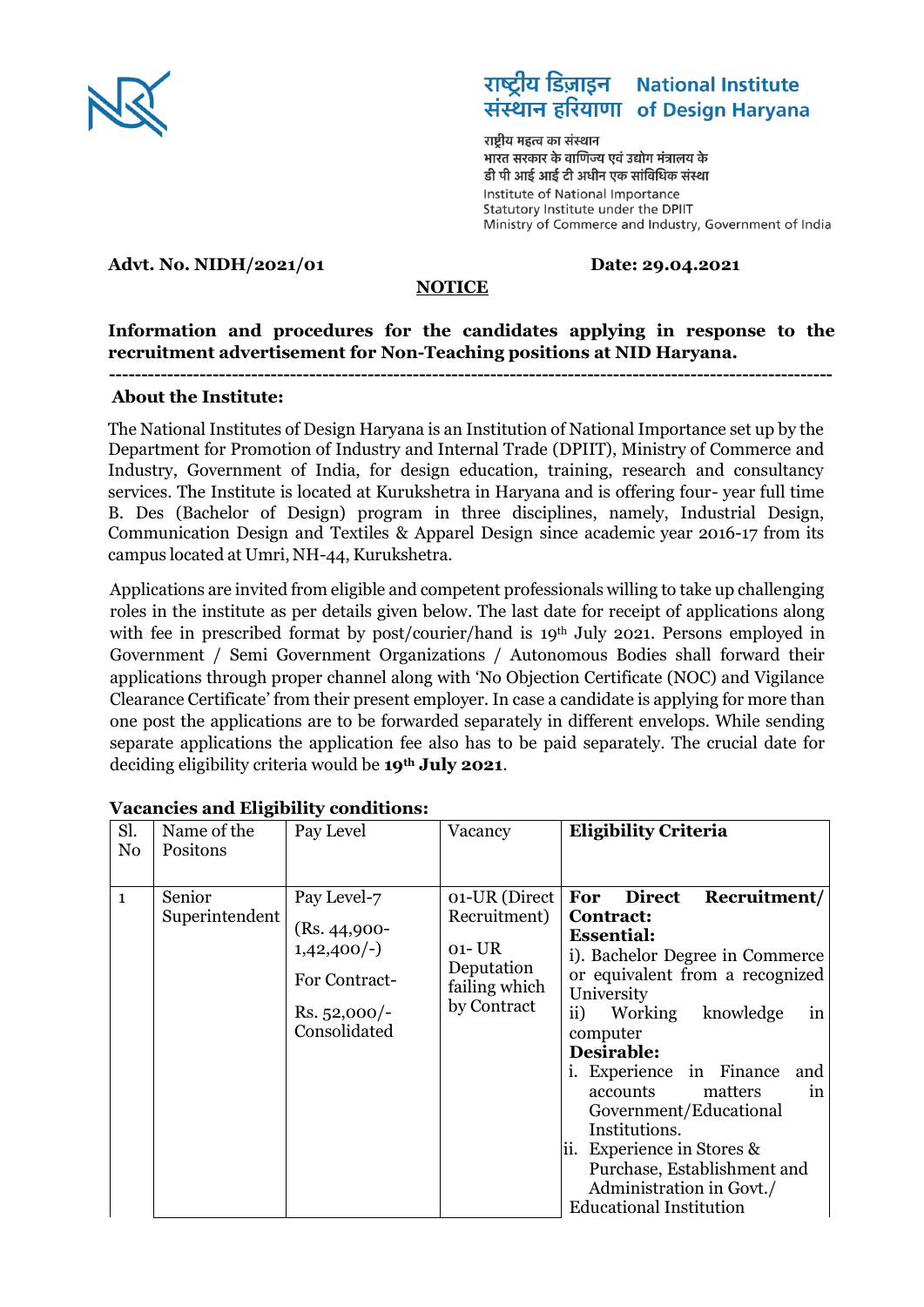|                |                                        |                                                                                               |                                                                             | Regular<br><b>Deputation:</b><br>For<br>employees<br>of<br>Departments/Autonomous<br>Bodies/PSUs of Central/State/UT<br>Governments holding analogues<br>posts or with 5 years' service in the<br>grade pay of Rs. 4,200 in the<br>Finance and Accounts cadre as the<br>case may be.                                                                                                                                                                                                                                                                                                                                                                                                                                                                                              |
|----------------|----------------------------------------|-----------------------------------------------------------------------------------------------|-----------------------------------------------------------------------------|-----------------------------------------------------------------------------------------------------------------------------------------------------------------------------------------------------------------------------------------------------------------------------------------------------------------------------------------------------------------------------------------------------------------------------------------------------------------------------------------------------------------------------------------------------------------------------------------------------------------------------------------------------------------------------------------------------------------------------------------------------------------------------------|
| $\overline{2}$ | Assistant<br>Administrative<br>Officer | Pay Level-7 (Rs.<br>44,900-<br>$1,42,400/-$<br>For Contract-Rs.<br>$52,000/-$<br>Consolidated | $02$ -UR<br>(Direct<br>Recruitment)<br>02-UR<br>Deputation<br>failing which | Age: Not exceeding 35 Years<br>For<br><b>Direct</b><br>Recruitment/<br><b>Contract:</b><br><b>Essential:</b><br>Bachelor<br>from<br>Degree<br>$i$ ).<br>a<br>recognized University<br>Working knowledge<br>$\mathbf{ii}$<br>in<br>computer                                                                                                                                                                                                                                                                                                                                                                                                                                                                                                                                        |
|                |                                        |                                                                                               | by Contract                                                                 | Desirable:<br>i. Experience in Administration,<br>Academic,<br>and<br>purchase<br>matters.<br>ii. Experience<br>in Recruitment<br>Personnel<br>Record<br>process,<br>Mgmt., Admission,<br>Student<br>Records, Examination etc. in<br>Govt./Educational Institutions<br>preferably<br>in<br>Design<br>Institutions.<br>iii. Experience<br>in<br>Placement,<br>services<br>Student<br>etc.<br>in<br>Govt./Educational Institutions<br>preferably<br>in<br>Design<br>Institutions.<br>Deputation:<br>For<br>Regular<br>Departments/<br>of<br>employees<br>Bodies/PSUs<br>Autonomous<br>of<br>Central/State/UT<br>Governments<br>holding analogues posts or with 5<br>years' service in the grade pay of<br>Rs. 4,200 in the ministerial cadre.<br><b>Age:</b> Not exceeding 35 Years |
| 3              | Senior<br>Assistant<br>Librarian       | Pay Level-7 (Rs.<br>44,900-Rs.<br>$1,42,400/-$                                                | 01 UR<br>(Direct<br>Recruitment)                                            | <b>Essential:</b><br>i). Bachelor Degree in Library<br>Information<br>Science/<br>Science<br>from a recognized University<br>Experience<br>$\mathbf{ii}$<br>in<br>Library<br>Automation and Administration<br><b>Experience</b>                                                                                                                                                                                                                                                                                                                                                                                                                                                                                                                                                   |
|                |                                        |                                                                                               |                                                                             | iii) Five years' service as Assistant<br>Librarian<br>in<br>recognized<br>a<br>Institution in the grade pay of Rs.<br>4,200 or equivalent.<br>Experience<br>iv)<br>Library<br>in<br>Administration.                                                                                                                                                                                                                                                                                                                                                                                                                                                                                                                                                                               |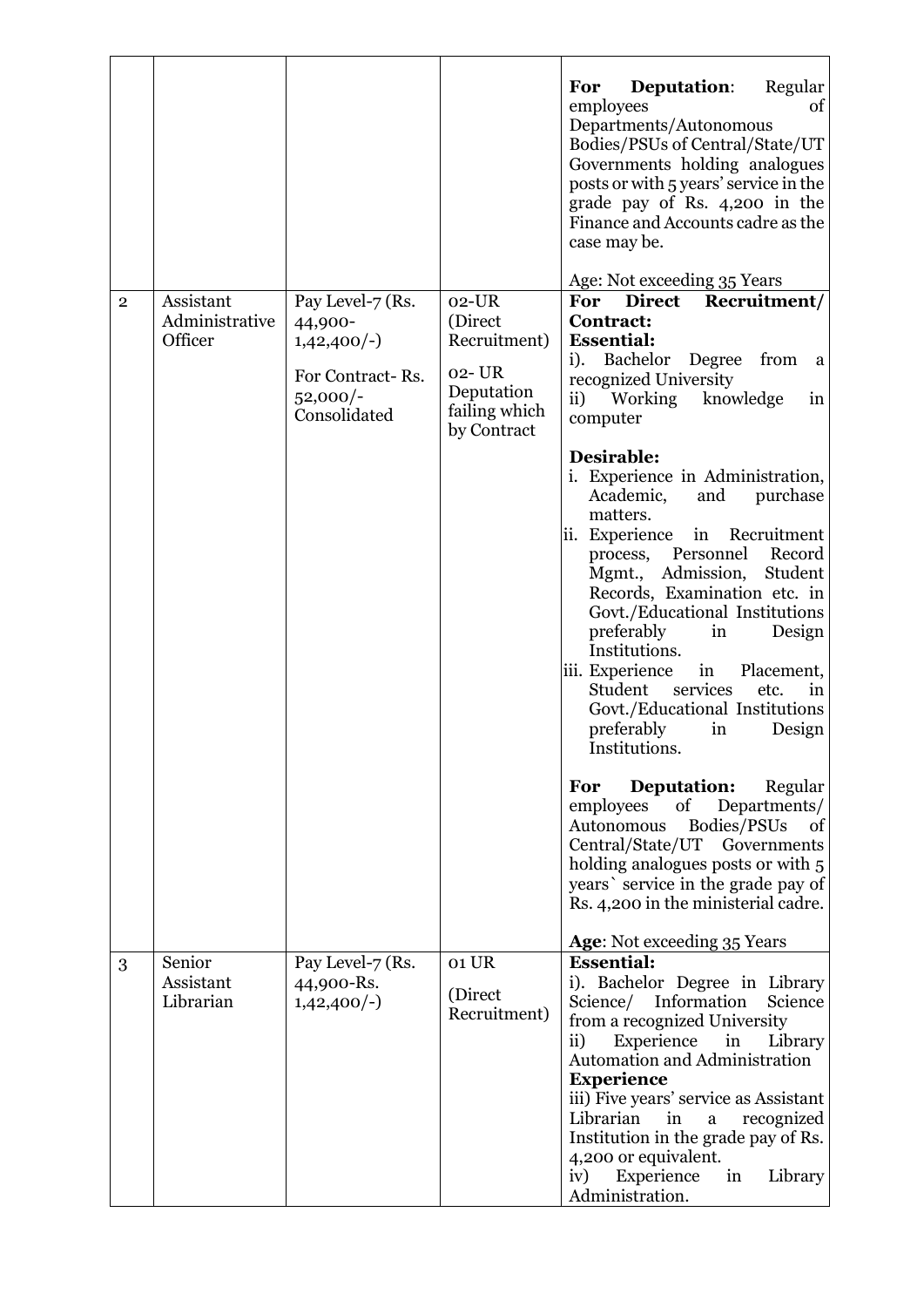|                |                                                                             |                                                                                                  |                                                                         | Desirable:<br>i). M. Phil/Ph. D in Library<br>Science/Information Science and<br>Documentation.<br>ii) Computer: Degree/Diploma<br>/Knowledge                                                                                                                                                                                                                                                                                                                                                                                                                                          |
|----------------|-----------------------------------------------------------------------------|--------------------------------------------------------------------------------------------------|-------------------------------------------------------------------------|----------------------------------------------------------------------------------------------------------------------------------------------------------------------------------------------------------------------------------------------------------------------------------------------------------------------------------------------------------------------------------------------------------------------------------------------------------------------------------------------------------------------------------------------------------------------------------------|
| $\overline{4}$ | Superintendent                                                              | Pay Level-6 (Rs.<br>35,400-Rs.<br>$1,12,400/-$<br>For Contract-<br>$Rs.42,000/-$                 | 02 UR-Direct<br>Recruitment<br>$01 - UR$<br>Deputation<br>failing which | <b>Age:</b> Not exceeding 35 Years<br>For<br><b>Direct</b><br>Recruitment/<br><b>Contract:</b><br><b>Essential:</b><br><b>Bachelor</b><br>Degree<br>i)<br>from<br>a<br>recognized University<br>knowledge<br>$\mathbf{ii}$<br>Working<br>in                                                                                                                                                                                                                                                                                                                                            |
|                |                                                                             | Consolidated                                                                                     | by Contract                                                             | computer<br>Desirable:<br>i. Relevant Experience for the<br>relevant<br>posts<br>in<br>Administration/Academic/Purc<br>hase procedures.<br>ii. Experience<br>in<br>Recruitment<br>Personnel<br>Record<br>process,<br>Mgmt.,<br>ii. Experience<br>in<br>Admission,<br>Student Records, Examination,<br>Placement, Student services etc.<br>Govt./Educational<br>in<br>Institutions preferably in Design<br>Institutions.<br>iv. Experience<br>in<br>Placement,<br>services<br>Student<br>etc.<br>1n<br>Govt./Educational<br>Institutions<br>preferably<br>in<br>Design<br>Institutions. |
|                |                                                                             |                                                                                                  |                                                                         | Deputation:<br>Regular<br>For<br>Departments/<br>employees<br>of<br>Autonomous Bodies /PSUs of<br>Central/State/UT<br>Governments<br>holding analogue posts or with 5<br>years' service in the grade pay of<br>Rs. 2,800 in the ministerial cadre.<br>Age: Not exceeding 35 Years                                                                                                                                                                                                                                                                                                      |
| 5              | Design<br>Instructor<br>(Industrial<br>Design/<br>Communicatio<br>n Design) | Pay Level-6 (Rs.<br>35,400-Rs.<br>$1,12,400/-$<br>For Contract:<br>$Rs.42,000/-$<br>Consolidated | 01 UR-Direct<br>Recruitment<br>01 UR-<br>Contract                       | <b>Essential:</b> 3 years Diploma in<br>relevant discipline/area/ subject<br>from a recognized institution.<br><b>Experience:</b> Four years post<br>qualification<br>in<br>the relevant<br>industry/educational institution,<br><sub>or</sub><br>A Degree in relevant area/ subject<br>from a recognized Institution with<br>post qualification<br>years<br>two<br>the<br>in<br>relevant<br>experience<br>industry/institution<br>Should be able to converse in<br>English.                                                                                                           |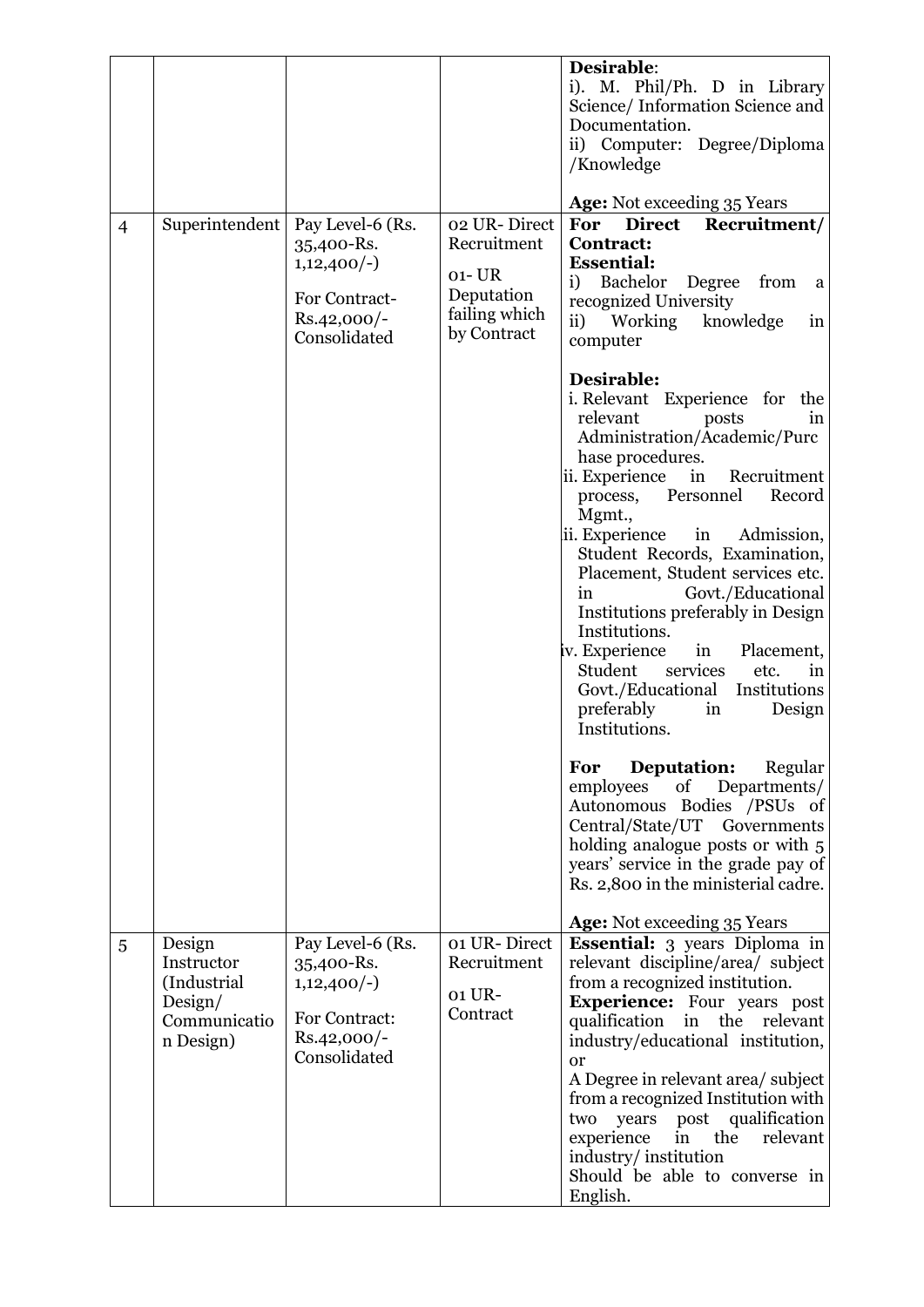|                |                             |                             |                    | Knowledge of relevant software.                                          |
|----------------|-----------------------------|-----------------------------|--------------------|--------------------------------------------------------------------------|
|                |                             |                             |                    | <b>Age:</b> Not exceeding 35 years                                       |
| 6              | Technical                   | Pay Level-6 (Rs.            | 01 UR-Direct       | <b>Essential:</b> 3 years Diploma in                                     |
|                | Instructor                  | 35,400-Rs.                  | Recruitment        | relevant area/ subject from a                                            |
|                | (Industrial                 | $1,12,400/-$                | 01 UR-             | recognized institution.                                                  |
|                | Design/Textile              | For Contract:               | Contract           | <b>Experience:</b> Four years post                                       |
|                | & Apparel<br>Design)        | Rs.42,000/-<br>Consolidated |                    | qualification<br>in the relevant                                         |
|                | (On Contract                |                             |                    | industry/educational institution<br><b>or</b>                            |
|                | Basis)                      |                             |                    | A Degree in relevant area/ subject                                       |
|                |                             |                             |                    | from a recognized Institution with<br>post qualification<br>two<br>years |
|                |                             |                             |                    | experience<br>the<br>relevant<br>in                                      |
|                |                             |                             |                    | industry/institution                                                     |
|                |                             |                             |                    | Should be able to converse in<br>English.                                |
|                |                             |                             |                    | Knowledge of relevant software.                                          |
|                |                             |                             |                    | Age: Not exceeding 35 years                                              |
| $\overline{7}$ | Senior<br>Assistant         | Rs.42,000/-<br>Consolidated | 01 UR-<br>Contract | <b>Essential:</b><br>i) Bachelor Degree in Commerce                      |
|                |                             |                             |                    | or equivalent from a recognized                                          |
|                |                             |                             |                    | University                                                               |
|                |                             |                             |                    | ii)Working<br>knowledge<br>in<br>computer.                               |
|                |                             |                             |                    |                                                                          |
|                |                             |                             |                    | Desirable:<br>Experience<br>Finance<br>in<br>and                         |
|                |                             |                             |                    | Accounts matters in Government/                                          |
|                |                             |                             |                    | <b>Educational Institutions</b>                                          |
|                |                             |                             |                    | <b>Age:</b> Not exceeding 35 years                                       |
| 8              | Senior Library<br>Assistant | $Rs. 34000/-$               | 01 UR              | <b>Essential:</b><br>Bachelor's Degree in Library                        |
|                |                             | Consolidated                | Contract           | Science or equivalent from a                                             |
|                |                             |                             |                    | recognized University                                                    |
|                |                             |                             |                    | Desirable:                                                               |
|                |                             |                             |                    | Experience<br>Library<br>in<br>administration                            |
|                |                             |                             |                    |                                                                          |
|                |                             |                             |                    | <b>Age:</b> Not exceeding 30 years<br><b>Essential:</b>                  |
| 9              | Senior<br>Assistant         | Rs. 34000/-                 | 03 UR-<br>Contract | Bachelor<br>Degree from<br>i)<br>a                                       |
|                | (Admn/studio)               | Consolidated                |                    | recognized University                                                    |
|                |                             |                             |                    | knowledge<br>ii)Working<br>in<br>computer.                               |
|                |                             |                             |                    |                                                                          |
|                |                             |                             |                    | Desirable:<br>Relevant<br>experience<br>in                               |
|                |                             |                             |                    | Administration/<br>Academic/                                             |
|                |                             |                             |                    | Purchase and studio matters.                                             |
|                |                             |                             |                    | Age: Not exceeding 30 years                                              |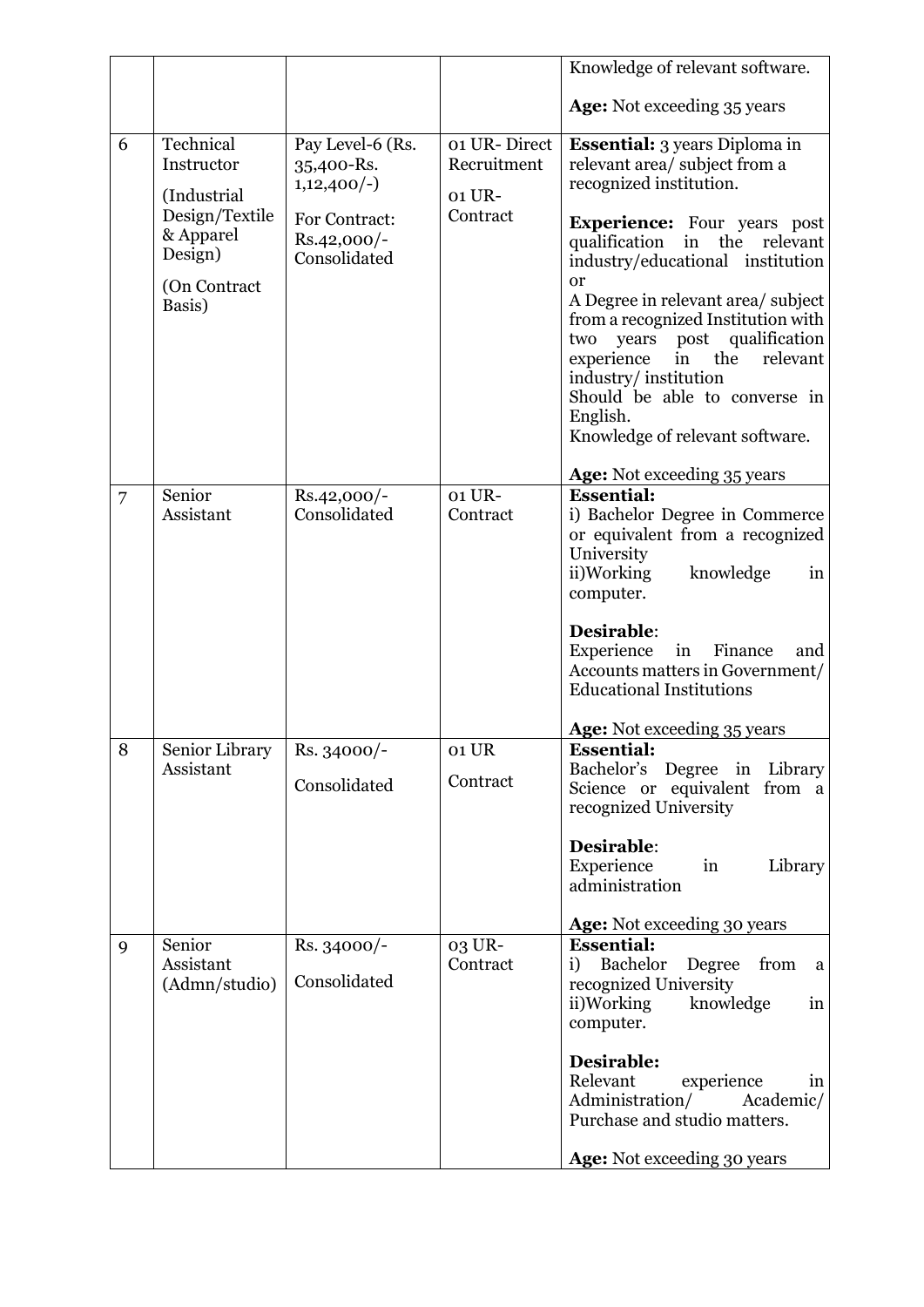| 10 | Supervisor<br>(Electrical)                                                    | Rs. 34000/-<br>Consolidated | 01 UR-<br>Contract      | <b>Essential:</b><br>SSC with ITI electrical trade from<br>a recognised institution.<br><b>Experience:</b><br>Minimum four<br>qualification<br>post<br>years<br>in<br>erection, running, maintenance of<br>electrical<br>appliances<br>and<br>installations including UG cables.<br>Should<br>possess Electrical<br>supervisory /Wiremen<br>license<br>issued by competent Authority.<br>Or<br>$\bf{A}$<br>Diploma<br>$\sin$<br>Electrical<br>Engineering from a recognised<br>institution with 2 years post<br>qualification experience in the<br>relevant field.<br>Should<br>Electrical<br>possess<br>Supervisory/Wiremen<br>license<br>issued by Competent Authority. |
|----|-------------------------------------------------------------------------------|-----------------------------|-------------------------|---------------------------------------------------------------------------------------------------------------------------------------------------------------------------------------------------------------------------------------------------------------------------------------------------------------------------------------------------------------------------------------------------------------------------------------------------------------------------------------------------------------------------------------------------------------------------------------------------------------------------------------------------------------------------|
| 11 | Technical<br>Assistant-<br>(Industrial<br>Design/Comm<br>unication<br>Design) | Rs. 34000/-<br>Consolidated | $02 - UR$ -<br>Contract | Age: Not exceeding 30 years<br><b>Essential:</b><br>SSC with ITI in relevant trade<br>from a recognized institution.<br><b>Experience:</b> Minimum<br>Four<br>years post qualification in the<br>industry in the relevant field.<br>Or<br>A Diploma in relevant engineering<br>field from a recognized institution<br>with two years post qualification<br>experience in industry in the<br>relevant field.<br><b>Age:</b> Not exceeding 30 years                                                                                                                                                                                                                         |
| 12 | Assistant<br>(Accounts/<br>Admin/<br>Library)                                 | Rs. 30000/-<br>Consolidated | $05$ -UR-<br>Contract   | <b>Essential:</b><br>i)Bachelor<br>from<br>Degree<br>a<br>recognized University/Institution<br>ii) Computer Knowledge<br>Desirable:<br>Relevant<br>experience<br>in<br>Administration/Academic/<br>Purchase and studio matters<br>Age: Not exceeding 25 years                                                                                                                                                                                                                                                                                                                                                                                                             |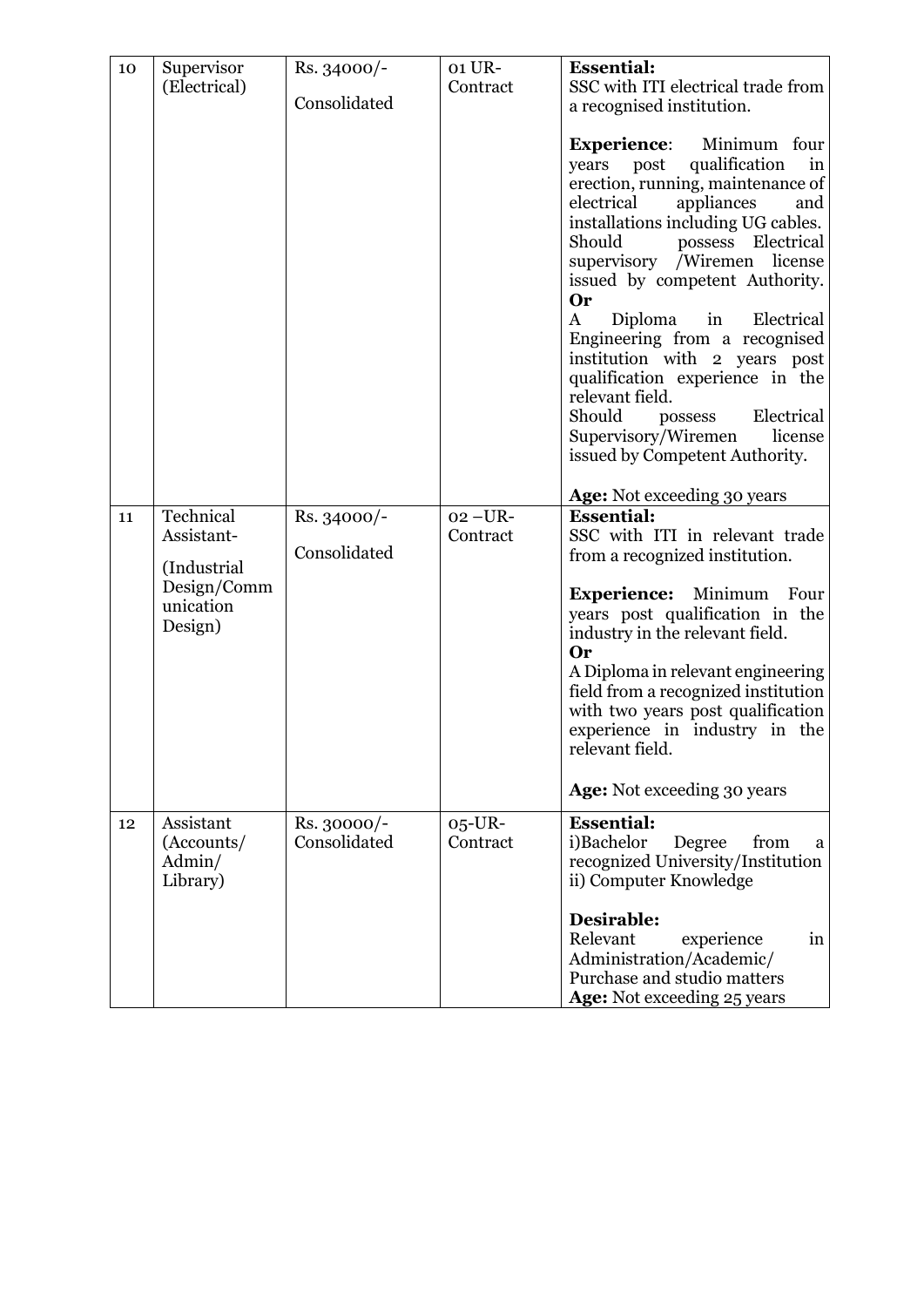### **Subject Domains/ Areas of Sub-Specializations for the posts of Technical Instructor/ Design Instructor/ Technical Assistant**:

- 1. There are three Faculty Streams in the Institute namely, 1. Industrial Design, 2. Communication Design and 3. Textile & Apparel Design. The Disciplines/Programmes are formulated from these Faculty Streams.
- 2. All the Technical/Design Instructor and Technical Assistant positions mentioned above are available under the following Design Disciplines. Preferred sub-specializations are indicated therewith. Individuals having expertise in multiple subject areas shall be preferred.

**Industrial Design**: Materials & Processes, Form Studies, Elements of Design, Technically Complex Product Development, User Experience Design, Packaging, Rendering Techniques, 3D Visualization and CAD modelling, Digital Product Design, Design Ergonomics. In Ceramic and Glass design areas, Finishing & Glazes, Ceramic & Glass material technology, Ceramic & Glass Design. Transportation and Automobile, Styling & Representation Techniques, Surface Modelling, Rapid Prototyping, Design Engineering, Digital Sculpting, Transportation Design Engineering and related areas of Design.

**Communication Design:** Visual Perception & Communication, Color, Visualization & Representation Techniques, Type Design, Publication Design, Photography, Packaging, Branding, Web Design, Printing Technology. Under the Animation Film Design, Life Drawing, Hand drew Animation, stop motion/ Claymation, CGI Animation, Character Design, Story Boarding, Hands on experience in Animation production. Under the Film & Video communication areas, Script Writing, Editing, Sound Design, Cinematography and related areas of Design.

**Textile & Apparel Design**: Surface Techniques-Ornamentation, Print Design, Jacquard Design, Textile CAD-CAM, Traditional Textiles, Weaving Techniques. Under the Apparel Design areas, Pattern Drafting and making, Grading, techniques for Men's and Women's wear, Computerized Pattern making, Draping and Garment Construction for ready to wear, History of World Costume, History of Indian costume, History of Fashion, Fashion Forecasting, Trends Forecasting, Garment manufacturing Technology, Marketing and Merchandising, Knitwear Design and related areas of Design.

#### **Age Limit:**

(1) Age limit and other eligibility conditions for all the positions shall be determined on the last date prescribed for submission of application.

(2) Only date of birth indicated in SSC/Secondary School Leaving Certificate/Birth Certificate will be accepted. No subsequent request for change shall be entertained under any circumstances.

(5) The date for determining eligibility of candidates in every respect i.e. qualifications, experience and age limit etc. shall be considered as on the last date of submission of applications under this advertisement is; **19th July 2021**.

#### **Application Fee:**

Candidates shall be required to pay application fee (Non-Refundable) of Rs. 500/- in the form of Demand Draft from any scheduled bank in favor of "National Institute of Design Kurukshetra" payable at Kurukshetra. SC, ST, PwD and Women candidates are exempted from payment of application fees. Such candidates are required to attach valid certificates issued by competent authority to claim fee exemption; otherwise, their application will be rejected. Women candidates may attach copy of Aadhar Card.

#### **General Instructions:**

1. The candidates applying on Contractual Basis with consolidated salary shall be appointed initially for a period of 01 (One) year and their contract may be extended based on performance review and availability of vacancy or requirement of such positions as decided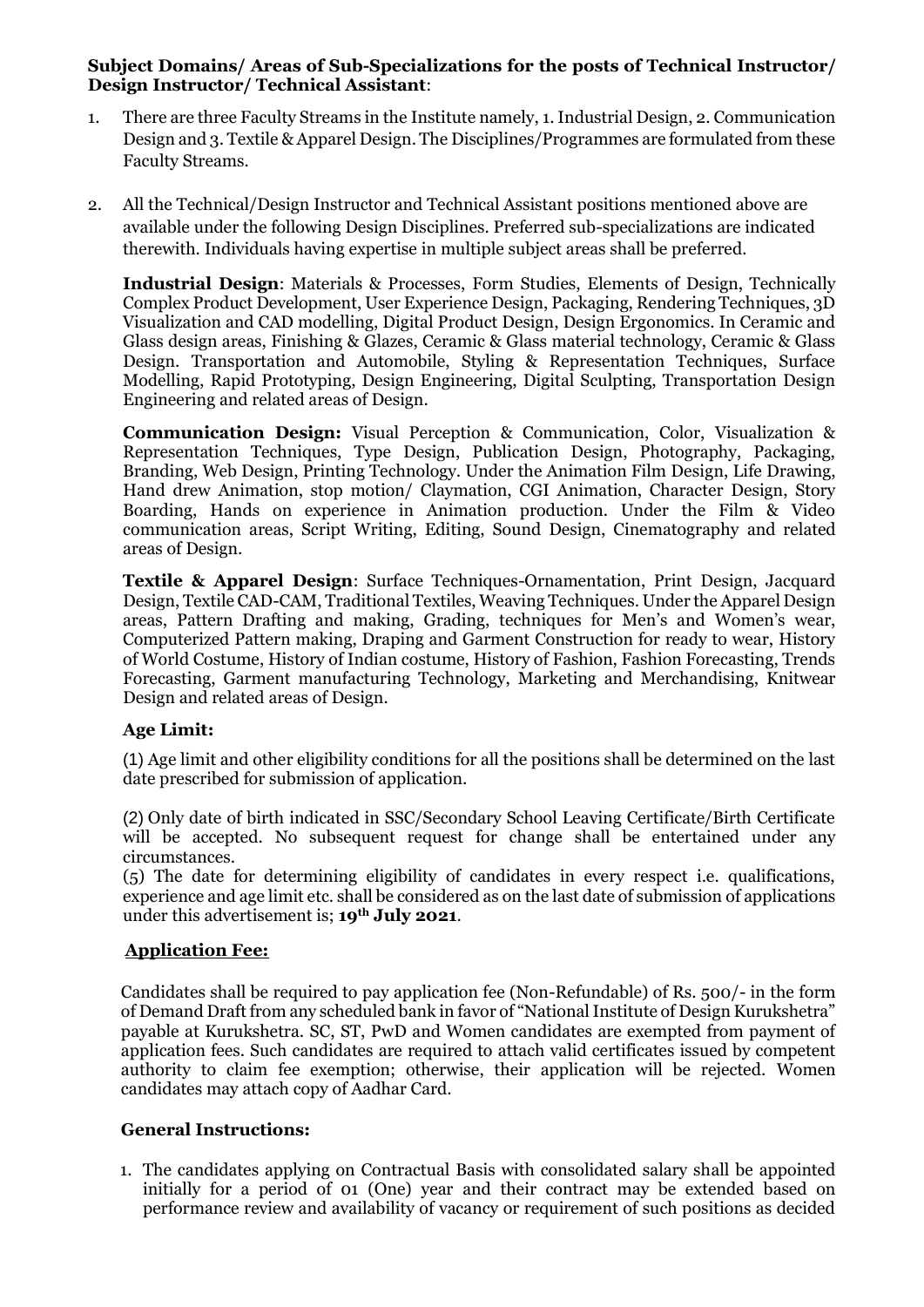by the competent authority. In case of extension appropriate increment in salary would be considered by the competent authority based on the performance review.

- 2. The candidates applying on Direct Recruitment basis on time scale of pay shall be appointed initially on probation for a period of 02 years. Based on performance review, the appointment may be considered for confirmation after successful completion of probation. The competent authority may also extend the probation period if found necessary.
- 3. Candidates applying for both on Direct Recruitment and Contract Basis may indicate the same in the application form. There is no need of sending separate applications for same post. However, in case of application for different post the candidate should send separate applications with separate application fee in separate envelopes.
- 4. Applicants against Direct Recruitment post also will be considered against vacancies in contractual positions and if found suitable offers may be made by the Institute to the suitable candidates.
- 5. The service conditions of the regular employees of the Institute is presently governed under NPS and by NID service rules **[\(http://www.nid.edu/Userfiles/ServiceRules-2014-](http://www.nid.edu/Userfiles/ServiceRules-2014-English.pdf) [English.pdf\)](http://www.nid.edu/Userfiles/ServiceRules-2014-English.pdf)** being amended from time to time.
- 6. Number and nature of positions may change and vary at the time of selection/ recruitment. NID HARYANA reserves the right to fill or not to fill all the advertised positions/ any position/ cancel the advertisement in whole or in part, without assigning any reason and its decision in this regard shall be final.
- 7. All recruitment shall be done only on the recommendations of duly constituted Selection Committees and the Appointing Authority or committees constituted by the Appointing Authority as the case may be. The decision of the Appointing Authority shall be final.
- 8. NID Haryana will retain data of applications received from non-shortlisted candidates only for a period of six months after completion of recruitment process i.e. the issuance of offer letter to the selected candidate.
- 9. Candidates will be allowed to appear in the selection process on the basis of the information furnished by them in their application form. They are, therefore, advised to ensure that they fulfill all the eligibility conditions before applying. In case, it is found at a later stage that the information furnished by the candidate is false or the candidate does not fulfill eligibility conditions, the candidature of such a candidate will be cancelled and no correspondence in this regard will be entertained. Issuance of letter for the selection process will not confer any right for appointment.
- 10. Applications which are not in prescribed form/ filled incorrectly/ incomplete and without relevant supporting documents may be out rightly rejected. No correspondence will be entertained in this regard.
- 11. NID HARYANA strives to have a workforce, which also reflects gender balance, and hence, female candidates are especially encouraged to apply without paying any application fees.
- 12. Mere fulfillment of eligibility criteria does not guarantee candidates being called for Interview. NID HARYANA reserves the right to restrict number of candidates to be called for Test/ Interview by short-listing the applications based on higher benchmark for short-listing criteria as may be decided by the Institute.
- 13. NID HARYANA reserves the right to reject or accept the candidature of any candidate at any stage. The Institute reserves the right to cancel/restrict/enlarge/modify/alter the recruitment process, if need arises, without issuing any further notice or assigning any reason thereof.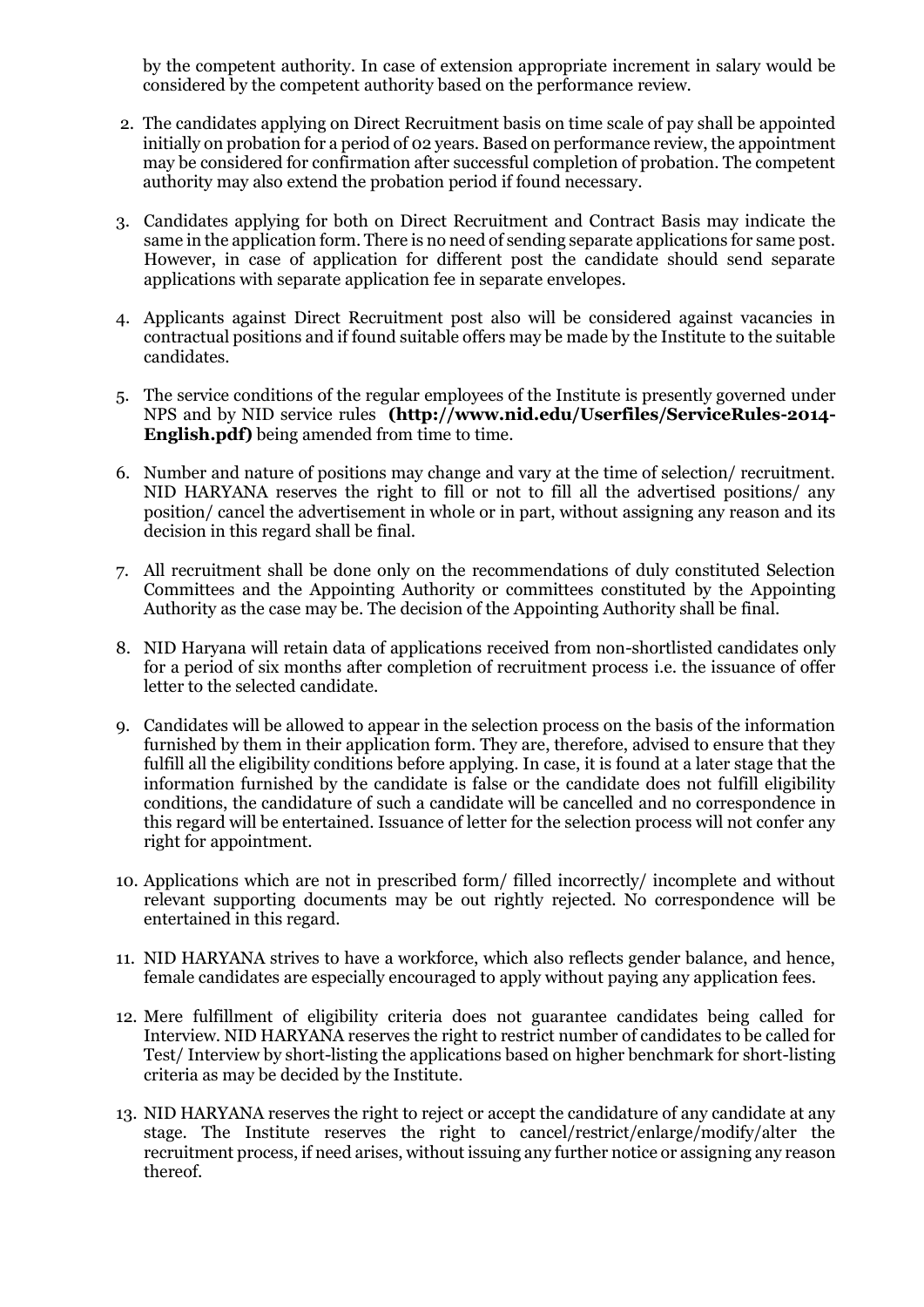- 14. In case of any inadvertent mistake/error in the process of selection which may be detected at any stage even after the issue of offer of appointment, NID HARYANA reserves the right to withdraw/cancel/modify any communication made to the candidate.
- 15. Institute will not arrange any travel, boarding and lodging facility for the candidates. Candidates will have to make their own arrangement for attending written test/ interview. No T.A or D.A will be paid to the candidates who are called and appear before the Selection Committee/ Interview.
- 16. The decision of NID HARYANA in all matters relating to eligibility, acceptance or rejection of the applications, penalty for false information, mode of selection, conduct of examination(s), selection and allotment of posts/organizations to selected candidates will be final and binding on the candidates. No enquiry / correspondence will be entertained in this regard.
- 17. In case after appointment, any information given / declaration by the candidate is found to be false or if the candidate has willfully suppressed any material information relevant to the appointment, he/she will be liable to be removed from the service and may take any action as deemed fit by the appointing authority.
- 18. Candidates must be in sound health. If selected, they must be prepared to undergo such medical examination and satisfy such medical authority as Institute may require before joining NID HARYANA service as per the Government of India norms.
- 19. All the appointments are subject to verification of credentials, academic qualifications, experience, conduct, medical fitness followed by police verification of the selected candidates. During the period of Institute service, if NID HARYANA, on its verification, finds any discrepancy in the claims made by the candidate, besides departmental proceedings, suitable legal action shall also be initiated as per Government of India Rules.
- 20. NID HARYANA reserves the right to (i) relax eligibility criteria in exceptional cases; (ii) offer contract assignment to persons who have applied for regular positions, and (iii) fill the position at lower level than that advertised.
- 21. NID HARYANA reserves the right to extend the closing date for receipt of applications and also reserves the right to postpone/cancel the recruitment exercise for any/all the posts at any stage.
- 22. The Institute reserves the right, not to fill the posts herein advertised in case of no availability of suitable candidates.
- 23. Decision of NID HARYANA regarding conduct of examination, interview, verification of documents and selection will be final and binding on all candidates. No representation/ correspondence will be entertained in this regard.
- 24. Photographs: One recent (not earlier than three months from the date of application) color passport size photograph with clear front view of the candidate without cap, scarf and sunglasses should be pasted while filling the application form.
- 25. No educational qualification shall be considered unless supported by Degree Certificate or Provisional Degree Certificate along with mark sheets. Only a grade card/ mark sheet will not be treated as proof of eligibility of the Degree, unless it specifically and unconditionally indicates that the student is eligible for award of degree. All educational qualifications must be from a UGC recognized University or Government recognized reputed Institute and the Degree/Diploma must be approved/recognized by the competent authority. ITI /Diploma certificate must be from a Government Institute or recognized by the competent authority.
- 26. Experience Certificate from employer must mention Total Monthly Salary, Pay Scale/ Pay Band & Grade Pay, Nature of Employment, period of employment designation (Post) and all other work experience related details which candidate has claimed in his/her application. It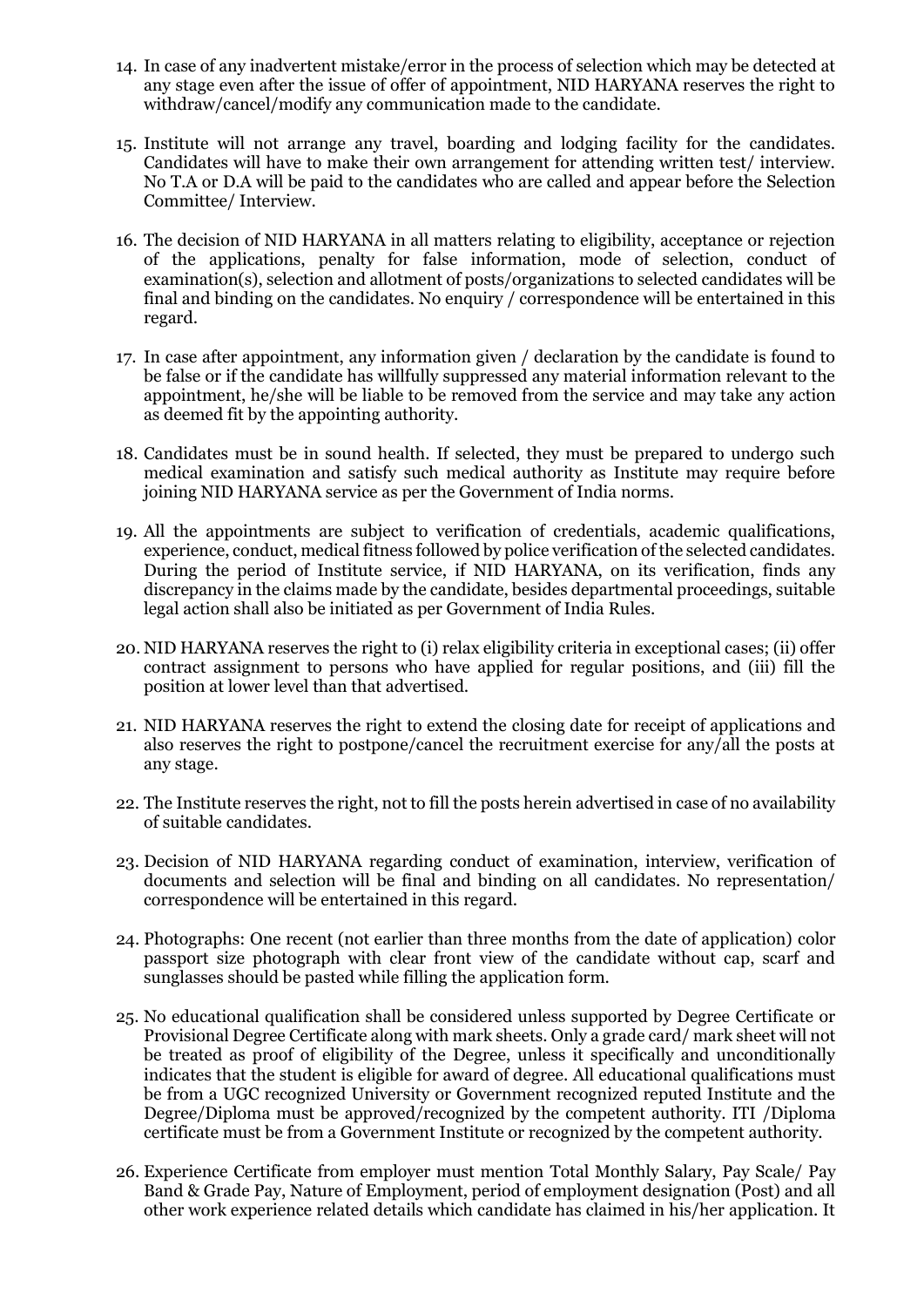is the responsibility of the candidates to provide conclusive documentary proof(s) in support of experience claimed without the same shall not be considered.

- 27. For candidates working in Private Sector, experience for the post will be calculated on the basis of Gross Pay drawn by him/ her in the private organization comprising of Basic Pay + DA + Conveyance + Incentives. It will be compared with the Basic Pay at the minimum of the Scale of Pay + DA in the respective level of post in Central Govt. service.
- 28. For any legal dispute, Kurukshetra courts of law will be the jurisdiction.

#### **Selection Process:**

- 1. Screening of applications received may be done to restrict number of candidates to be called for selection process based on the eligibility criteria such as desirable educational qualifications and experience. NID HARYANA at its discretion may restrict the maximum number of candidates to be called for any stage of the selection process, for any or all the posts.
- 2. Selection process may consist of Screening Test (only for shortlisting of candidates) Trade Test/ Skill Test (qualifying in nature), Written Test and Personal Interview or a combination or any one of them.
- 3. The Personal Interview shall be conducted at NID HARYANA or as decided by the Institute on a date specified. No request for change of venue/ date of selection process shall be considered under any circumstances.
- 4. Canvassing in any manner will entail disqualification of the candidature.
- 5. List of candidates shortlisted & not shortlisted shall be published on NID HARYANA website only for participating in the selection process. Shortlisted candidates additionally, may also be communicated through e-mail.
- 6. Documents/ Certificate to be produced at the time of selection process:

Following documents/certificates, in original along with one set of photocopy, are required to be brought at the time of appearing in the selection process, failing which the candidature will be summarily rejected and candidate will be debarred from participation in the further selection process:

- a) Matriculation/10th Standard or equivalent certificate indicating date of birth, or mark sheet of Matriculation/10th Standard or equivalent issued by Central/State Board indicating date of Birth in support of their claim of age. Where date of birth is not available in certificate/mark sheets issued by concerned Educational Boards, School leaving certificate indicating date of Birth will be considered.
- b) Higher Secondary / Class Xll (or equivalent) board marks sheet.
- c) Bachelor Degree & Post Graduation certificate along with mark sheets pertaining to all the academic years as proof of educational qualification claimed.
- d) NOC and experience Certificate(s) from the Head(s) of Organization(s) for the entire experience claimed, clearly mentioning the duration of employment (date, month & year) indicating the basic pay, Grade Pay (GP)/Pay Matrix Level and consolidated pay. The certificate(s) should also mention the nature of duties performed/experience obtained in the post(s) with duration(s).